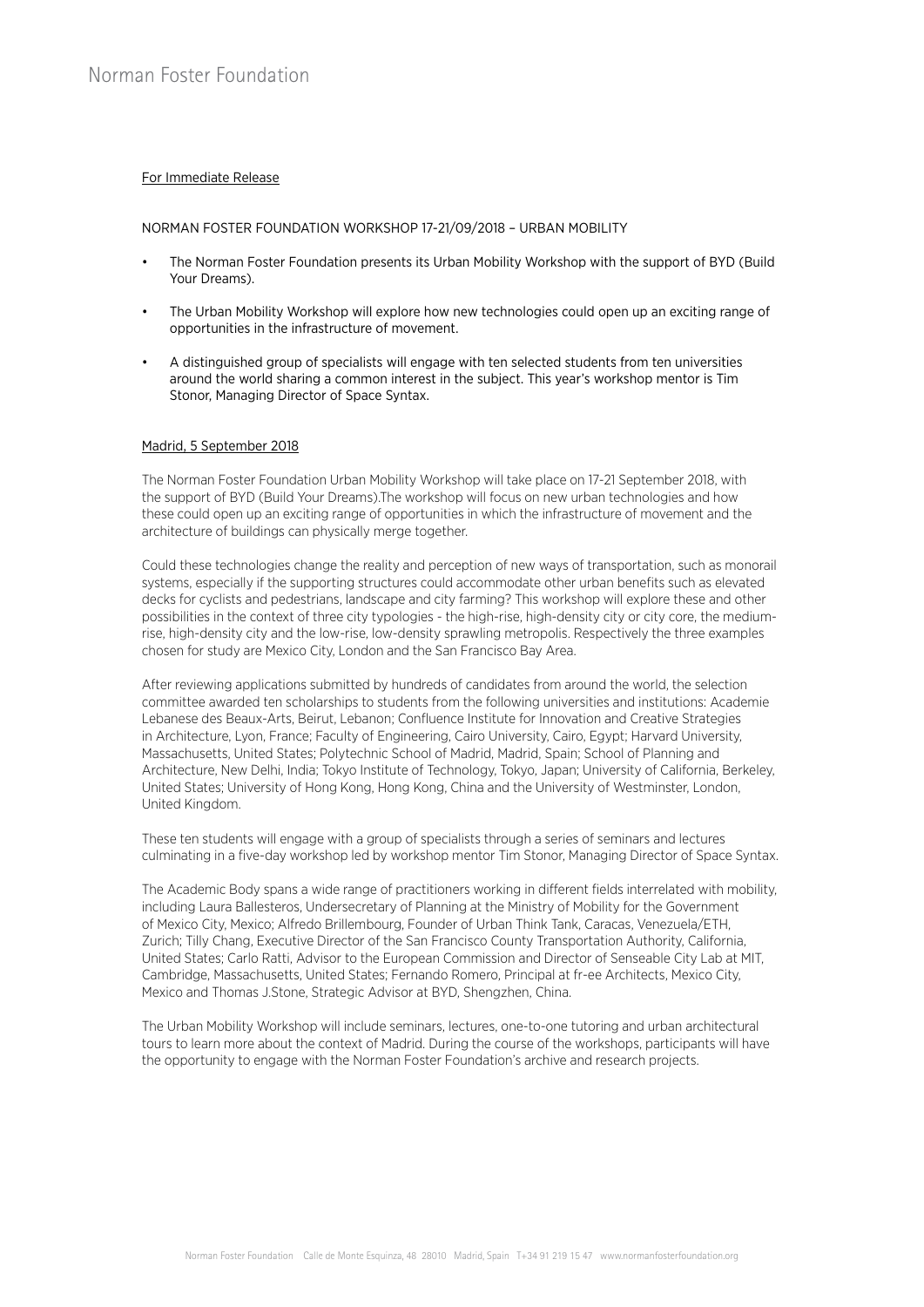# Public Debate

Date and time: 18th September 2018 12:30 p.m.- 2.20 p.m.

#### Venue: Fundación Francisco Giner de los Ríos

Paseo del General Martínez Campos 14, 28010, Madrid, Spain

With the participation of Tim Stonor Alfredo Brillembourg, Tilly Chang, Carlo Ratti and Norman Foster

Limited spaces are reserved for press. If you are interested in attending the Public Debate above, please contact us at press@normanfosterfoundation.org

If you wish to receive the programme and publication, please contact us at press@normanfosterfoundation. org